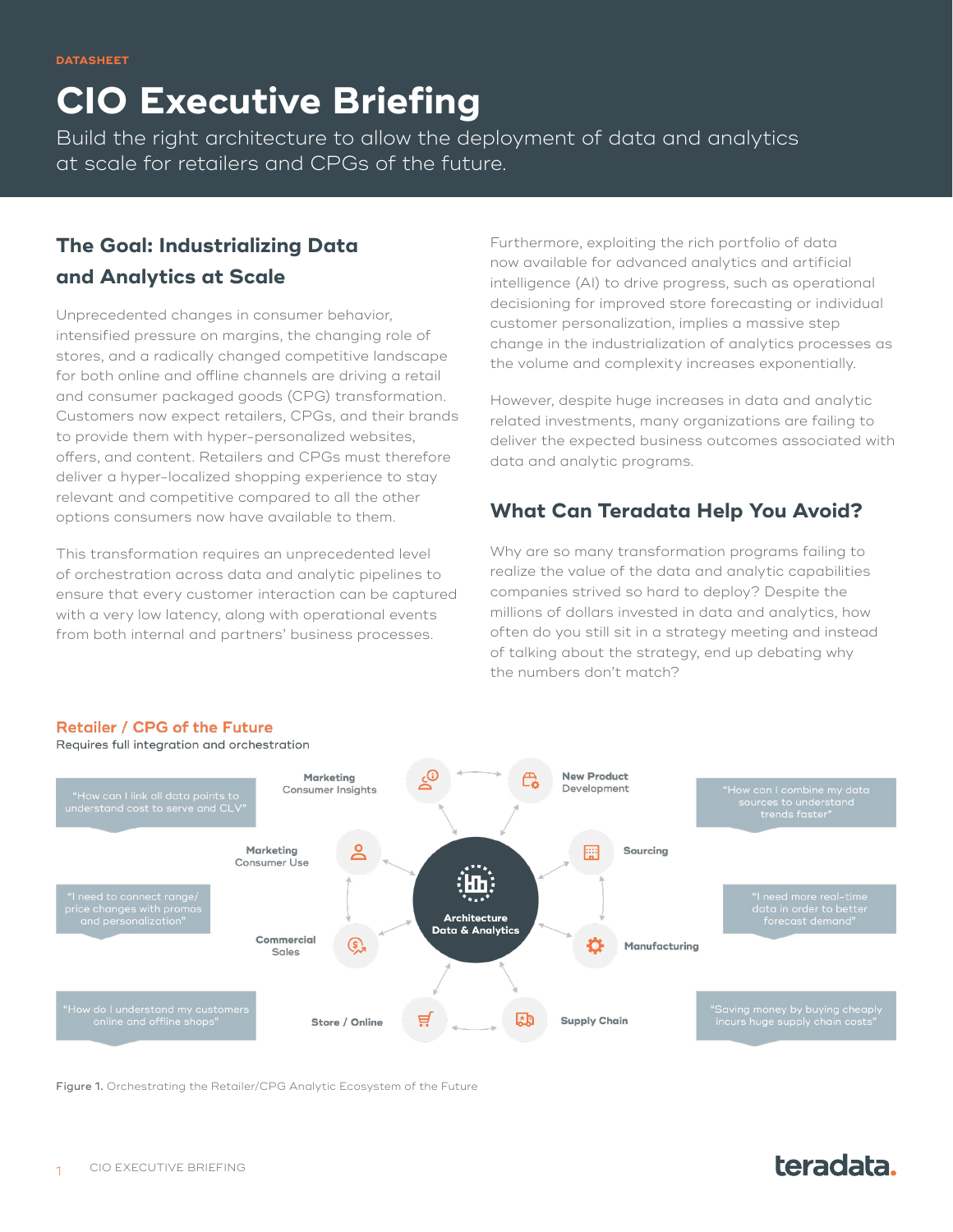In many cases, companies have over-rotated their approach to focus on agility and autonomy as they seek to throw off many of the constraining governance shackles from previous approaches. This has led to an ever-increasing number of silos within organizations because departments embrace a newfound freedom to build their own data and analytic point solutions. This only adds to the mountain of tech-debt they were seeking to replace:

- **•** Major inefficiencies are driving increased costs
- **•** Duplicating data
- **•** Increasing complexity with a data pipeline jungle
- **•** Manual and unaccountable analytic workflows
- **•** Inability to "connect the dots" between departments to optimize cross-functional business processes
- **•** Short-term technology choices that struggle at scale to meet the diverse enterprise needs
- **•** A lack of top-down governance
- **•** Inflexibility
- **•** Challenges with real-time delivery
- **•** Vendor lock-in risk

#### **The Best Solution Requires the Best Technology**

The solution is to deploy a data and analytics platform that has multidimensional scalability. A data and analytic ecosystem with Teradata Vantage™ at its hub, for example, can support real-time data integration across all departments within your business (Figure 1). Only then can you finally start delivering a single version of the truth to the boardroom.

Teradata's query fabric orchestrates data across both external data platforms and cloud data stores, whilst at the same time giving you the ability to natively connect your favorite analytic toolsets. Vantage facilitates the creation of robust, efficient, and cost-effective data and analytic products with speed and at scale, delivering better business outcomes for both teams and partners.

### **How Can Teradata Underpin Your Data and Analytic Transformation?**

Here are some examples of how leading companies are building a data and analytic ecosystem using Teradata Vantage to achieve transformational outcomes:

- **•** Deployment options: All major cloud, multi-cloud, hybrid, and on-premises options.
- **•** Benefit from a Bring Your Own Model approach: Create and/or reuse your own models from your favorite tools to successfully build and deploy predictive analytics in parallel and at scale.
- **•** In-database analytics: Utilize built-in extensions for pathing, time series, geospatial, and temporal use cases. Reduce data preparation overheads with high performance data wrangling functions.
- **•** Reduce time to market: Accelerate the delivery of data and analytic pipelines with DataOps and AnalyticOps.
- **•** Reduce data platform complexity: Divide and conquer by federating the development of data products via domains, and deploy on a consolidated scalable enterprise platform — reducing the need to move and/or duplicate data.



Figure 2. Teradata Vantage is an Open Platform

## teradata.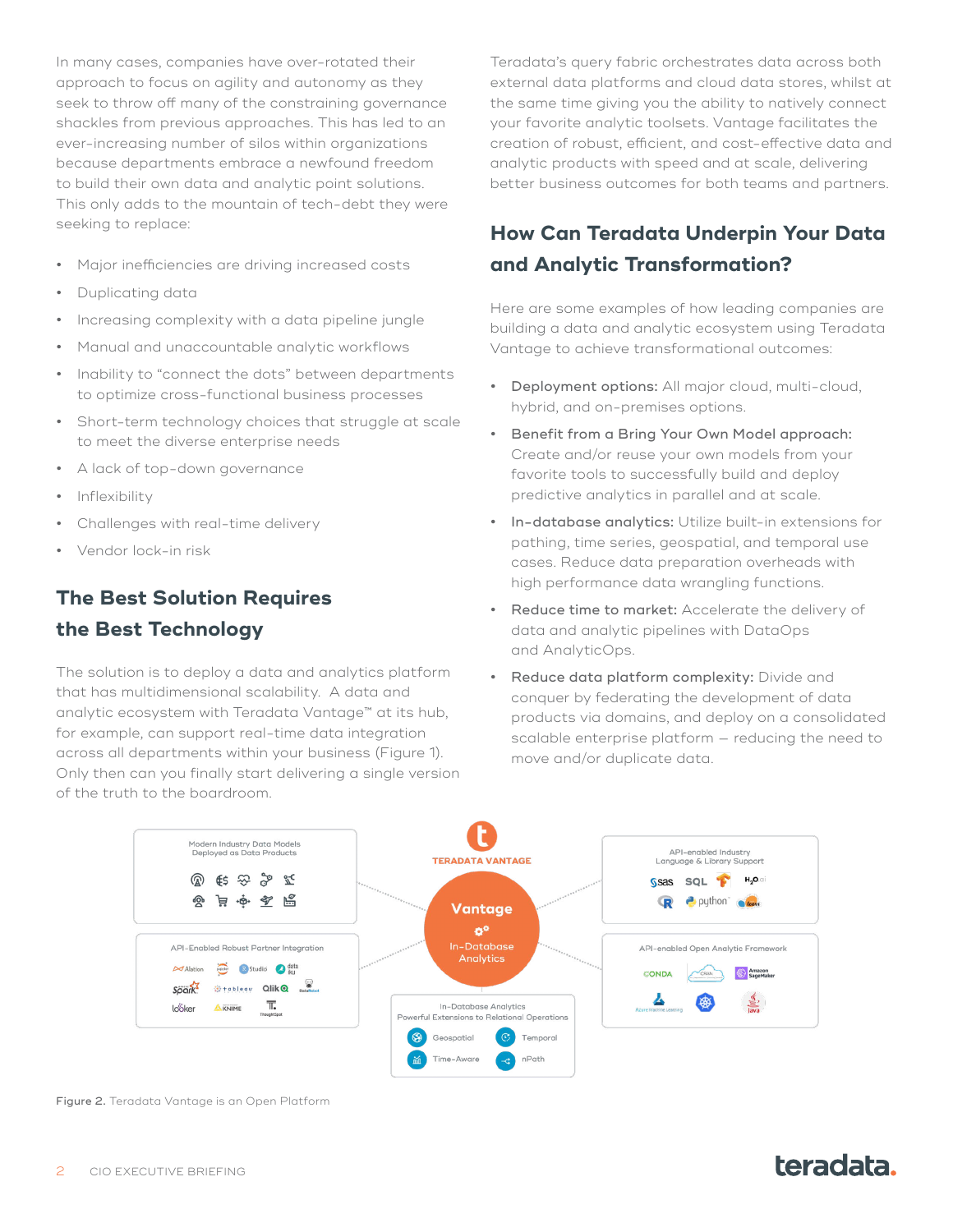- **•** Enable self-service agility: Federate queries from Vantage to external data platforms. Query in-place data sets within cloud object stores without needing to move/load files.
- **Cloud native integration:** Support multi-cloud deployments, reducing the need to maintain multiple services, skill sets, and code bases.

### **Solving Problems and Seizing Opportunities**

Demand for predictive and prescriptive analytics is rising. The requirement to orchestrate data acquisition, run data pipelines to refresh data products, execute analytic pipelines for operational scoring, and support exploratory analytics for the building of new models is intensifying.

A modern data and analytic ecosystem therefore needs to be open to orchestrate services from a wide range of providers. You need an open platform, such as Teradata Vantage, as Figure 2 demonstrates. The platform is open to:

- **•** Real-time ingestion of data from cloud native streaming services, such as Kafka and Dataflow
- **•** Batch and ad-hoc ingestion of open file formats, such as Parquet from cloud native object stores
- **•** External languages via APIs such as SAS, Python, and R
- **•** Third-party frameworks via APIs, such as Azure Machine Learning

In addition, an open scalable data fabric allows you to build a connected ecosystem across multi-cloud deployments.

## **Integration and Orchestration at Scale is Becoming Increasingly Critical**

With an orchestration hub based on Teradata Vantage, organizations can:

- **•** Ingest real-time streams of sensor or interaction data
- **•** Load batches of customer transaction data or forecasting data
- **•** Execute tens of thousands of complex store/SKU combinations, forecasting predictive models in parallel, built using your favorite analytics workbench
- **•** Report real-time sales and operations data based on trusted data products
- **•** Execute millions of real-time decisioning models
- **•** Understand customer channel behavior over time

Integrating and orchestrating each of these services will add new levels of workload complexity that only Teradata Vantage can handle (Figure 3).

Being able to connect each transaction, interaction, or event to one another provides incremental value. As you scale by orders of magnitude from 5 million queries per day to more than 250 million per day, you are adding increasingly more depth to your insights and more value to your organization.





\*Same workloads running on AWS infrastructure External benchmark BezNext, Feb. 2021

Figure 4. Teradata Delivers the Best Enterprise Performance at Scale